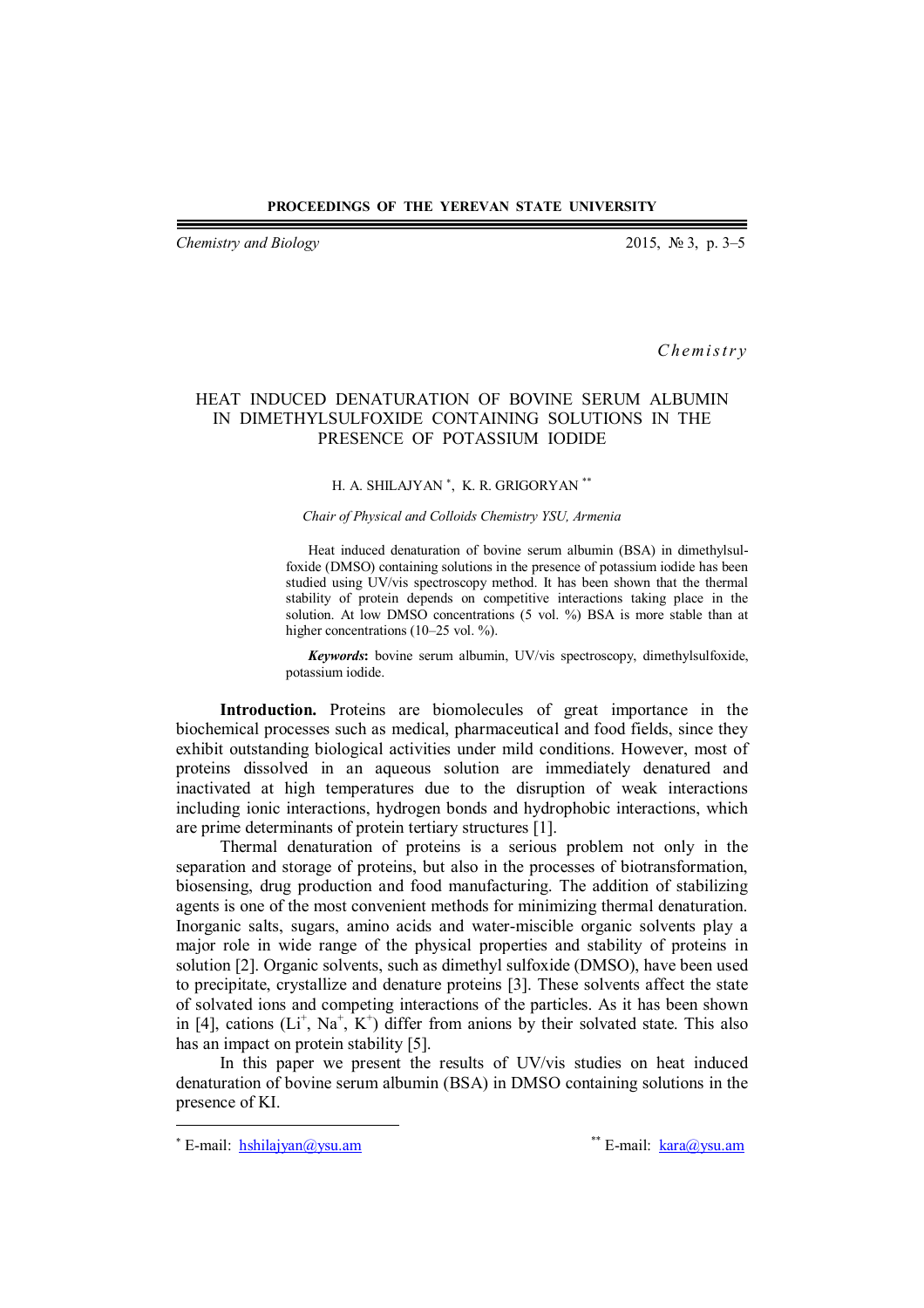BSA, the most abundant protein in plasma, is a globular protein comprised of a single chain of 582 amino acids, cross linked with 17 cystine residues. Because of its structural similarity to that of human serum albumin (HSA), BSA is commonly used as a model protein for biophysical and physicochemical studies. Crystallographic analysis of BSA reveals that it contains three homologous *α*-helical domains (I–III), each of which is composed of two sub domains, A and B. It has two tryptophan (Trp) residues that possess intrinsic fluorescence: Trp-134, which is located on the surface of sub-domain I B, and Trp-212, locating within the hydrophobic binding pocket of sub-domain IIA [6].

**Materials and Methods.** BSA and DMSO were purchased from "Sigma" (USA). KI of chemically pure grade was purchased from "Reakhim" (Russia). A series of solutions containing varying concentrations of DMSO (0 to 25 vol.%) and fixed concentration of BSA (0.4 *mg*/*mL*) and KI (0.9 vol.%) were prepared using bidistilled water.

*UV/vis Measurements*. UV/vis spectra were registered on Specord PC 50 spectrophotometer (Germany). BSA thermal denaturation was studied in the range 36–94º*C*. The scanning rate was 1º*C*/*min*. For maintaining permanent temperature, a circulating Lauda A100 thermostat (Germany) was used. UV/vis profiles of BSA thermal denaturation were normalized (0 to 1) using the Origin 8.0. Melting temperatures were determined as midpoint of sigmoidal curves.

**Results and Discussion.** UV/vis profiles of BSA thermal denaturation in water–DMSO solutions in the presence of KI within a temperature range of 36–94 º*C* are shown in the Figure.



UV/vis profiles of BSA thermal denaturation in the temperature range 36–94 °*C*:  $C_{BSA}$ =0.4 *mg/mL*,  $C_{\text{KI}}$  = 0.9 vol. %,  $C_{\text{DMSO}}$  = 0 (2); 5 (1); 10 (3); 20 (4); 25 vol. % (5).

It is noteworthy that in the presence of DMSO, pH values were practically invariable, being within the range of 6.2–7.3. Hence, variations in pH values could not affect BSA thermal denaturation [5]. In the presence of 5 vol.% DMSO melting curves shift to the region of higher temperatures, but with increasing DMSO concentration 10–25 vol. % melting curves shift to the region of low temperatures. From these melting profiles melting temperatures (*Tm*) were determined, which are presented in the Table.